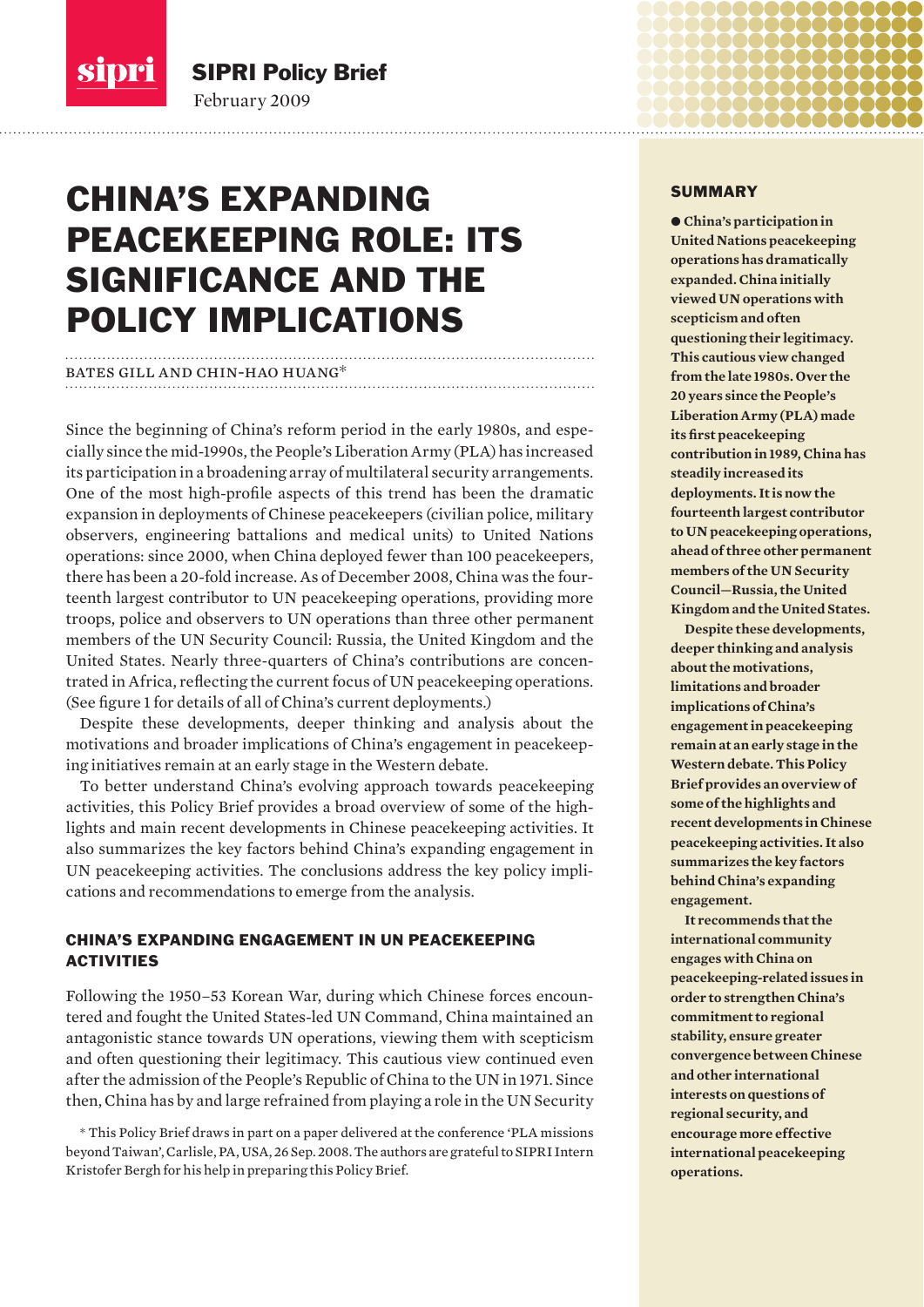

Figure 1. Type, number and location of Chinese personnel contributions to UN peacekeeping operations, December 2008

*Source*: UN Department of Peacekeeping Operations, 'UN mission's summary detailed by country', 31 Dec. 2008, <http://www.un. org/Depts/dpko/dpko/contributors/>.

> Council's debates on peacekeeping. China cast its first vote on peacekeeping in 1981, when it voted to authorize the extension of the UN Peacekeeping Force in Cyprus (UNFICYP). The following year China made its first payment towards UN peacekeeping operations. Subsequently, it successfully applied for membership of the UN Special Committee on Peacekeeping Operations.

> China first participated in a UN peacekeeping operation in 1989, when 20 Chinese military personnel took part in the UN Transition Assistance Group (UNTAG) to help monitor elections in Namibia. This was followed by the deployment of five Chinese military observers to support the UN Truce Supervision Organization (UNTSO) in the Middle East. Shortly after these small contributions, China sent its first military units—two separate deployments of 400 engineering troops each, accompanied by 49 military observers—to Cambodia over an 18-month period from 1992 to 1993.

> Since the mid-1990s, China's contributions to UN peacekeeping activities have steadily increased and diversified (see figure 2). More significantly, as of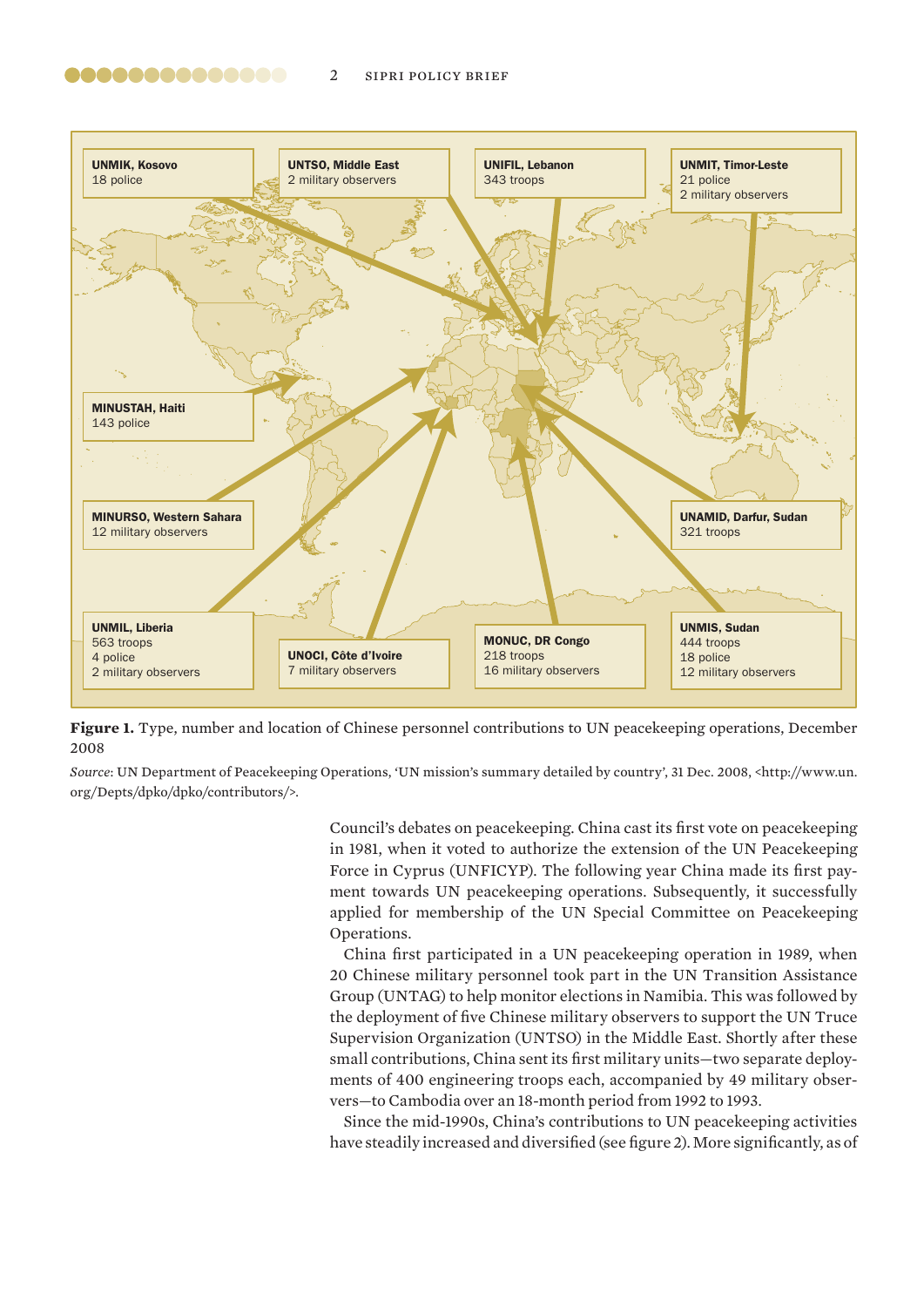..............

December 2008, China was the thirteenth biggest contributor of civilian police to UN peacekeeping operations. China first sent police in 1999 to serve in the UN Transitional Administration in East Timor (UNTAET). In 2004, notwithstanding the absence of formal diplomatic relations with Haiti, China dispatched formed police units (i.e. complete units that have trained and serve together) to support the UN Stabilization Mission in Haiti (MINUSTAH), helping to maintain law and order and train local police. Senior officials in the Chinese Ministry of Public Security have even publicly called for UN peacekeeping police to shoulder greater responsibilities. Suggested additional tasks include rebuilding the judicial system, law enforcement and humanitarian relief efforts.

Recent discussions that the present authors have had with foreign policy elites in Beijing and a closer reading of Chinese actions, statements and writings suggest that there is an intensifying debate in China on this more

active approach to peacekeeping activities. In June 2007 the PLA convened the first major internal meeting on peacekeeping, where senior representatives of the PLA, the Ministry of Foreign Affairs, the Ministry of Finance and the Ministry of Public Security gathered to discuss ways to further streamline and improve the selection, organization, training and rotation of Chinese peace-

*Since the mid-1990s, China's contributions to UN peacekeeping activities has steadily increased and diversified*

keepers. At a separate international security seminar organized by the PLA National Defence University in 2007, senior military officers also called for greater Chinese participation in peacekeeping operations, rescue and relief tasks, counterterrorism exercises, and post-conflict reconstruction efforts. The PLA's expanding presence abroad has in turn prompted some Chinese academics to call for a clearer legislative basis to govern such activities.

China is also gradually building its overall peacekeeping capacity. The Civilian Peacekeeping Police Training Centre in Langfang was established in 2000, joining the International Relations Academy in Nanjing. In addition, Chinese officials expect that a new peacekeeping training centre in Huairou will become operational during 2009 to help the PLA's Peacekeeping Affairs Office centralize and better coordinate Chinese peacekeeping activities.

Broadly speaking, beyond simple 'boots on the ground', China has also exhibited greater commitment to peacekeeping activities by increasing the number of Chinese administrative and leadership personnel involved in UN peacekeeping and by placing its troops in increasingly challenging environments. In August 2007, General Zhao Jingmin was appointed as the force commander of the UN Mission for the Referendum in Western Sahara (MINURSO), the first time that a Chinese national had held such a position. More recently China has adopted a more active approach on sensitive issues. In the case of Darfur, it has recognized the need for political reconciliation and a hybrid African Union–United Nations peacekeeping force to address the humanitarian crisis. In July 2008 China deployed an additional 172 member engineering battalion to Darfur, bringing its contributions to a total of 321 troops in order to help prepare the way for the larger UN force envisioned by the international community.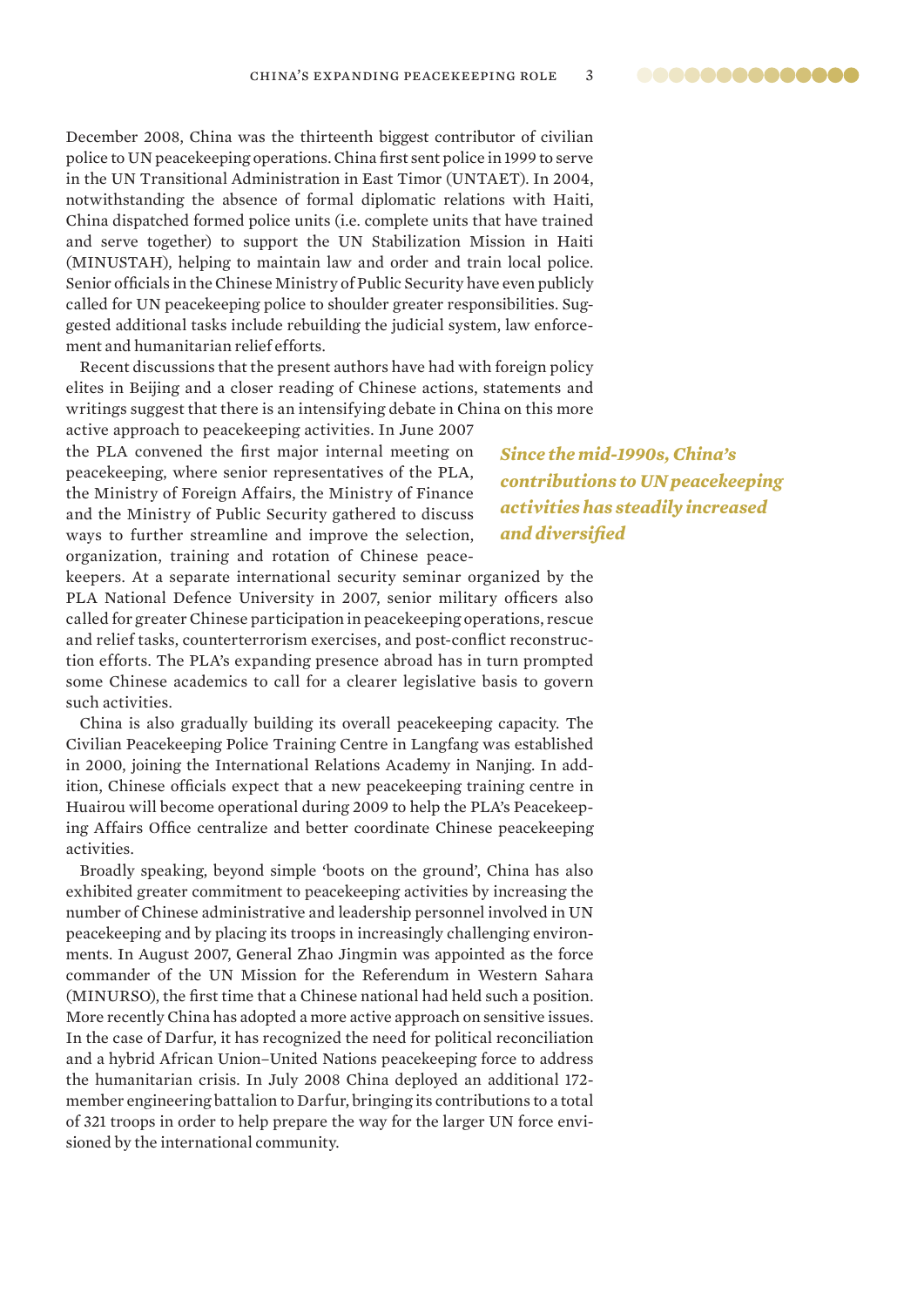

#### **Figure 2.** Chinese troop contributions to UN peacekeeping operations, 1990–2008

*Sources*: SIPRI Multilateral Peace Operations Database, <http://conflict.sipri.org/>; and UN Department of Peacekeeping Operations, 'UN mission's summary detailed by country', <http://www.un.org/Depts/dpko/dpko/contributors/>.

## KEY FACTORS SHAPING CHINA'S EVOLVING APPROACH

A number of interrelated factors appear to motivate the new, proactive approach of the PLA and the Chinese leadership to peacekeeping.

First, the trend in peacekeeping contributions reflects China's overall effort, especially since the late 1990s, to become more responsive to international expectations while making positive and tangible contributions to global peace and security. Positive engagement with the outside world helps China to project a more benign and 'harmonious' image beyond its borders, to reassure neighbours about its peaceful intentions, and to softly balance US and Western influence while gradually but more firmly establishing China's acceptance as a great power.

Second, China's stepped-up peacekeeping activity puts into action calls by Chinese President Hu Jintao for the PLA to perform 'new historic missions' in the 21st century. It also parallels the PLA's growing interest in expanding its non-combat missions or 'military operations other than war' (MOOTW) such as counter-piracy, disaster response and humanitarian relief—both in China and abroad. The deployment in December 2008 of three Chinese naval vessels to help protect Chinese merchant shipping off the coast of Somalia is just the most recent step along this decade-long path.

Third, it also appears that participation in peacekeeping activities abroad carries important military applications and lessons for the PLA, a concept embedded in the 2008 Chinese Defence White Paper. According to the White Paper, more than 11 000 Chinese individual peacekeepers have been deployed to 18 UN operations. These contributions, including repeated deployments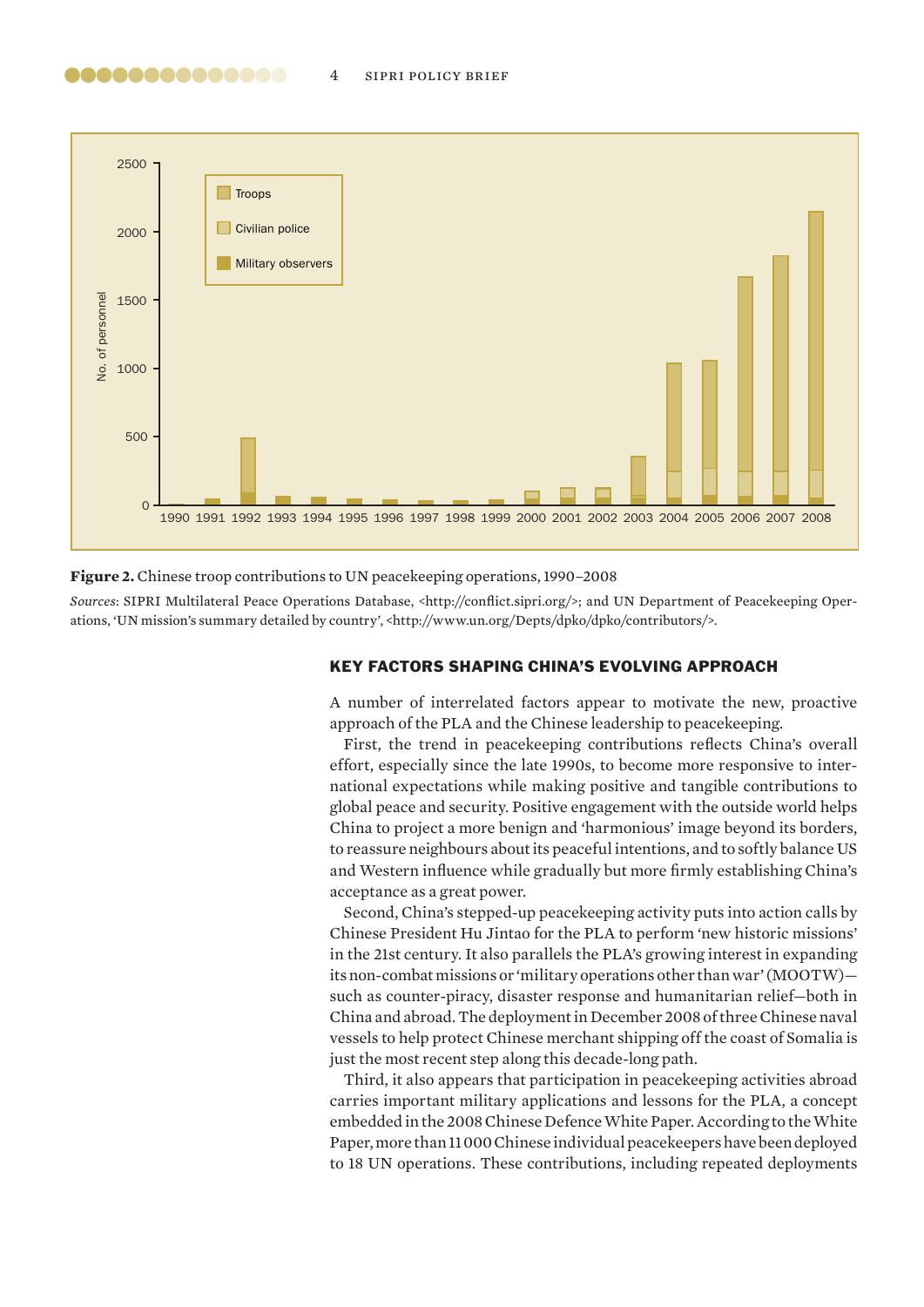..............

of engineering battalions and formed police units, have provided practical experience for Chinese security forces and have helped improve their responsiveness, riot-control capabilities, coordination of military emergency command systems and ability to conduct MOOTW at home. These benefits will be reinforced if, as expected, Chinese forces increasingly take on missions with more robust mandates as part of their expanded peacekeeping activities.

# POLICY IMPLICATIONS AND RECOMMENDATIONS

This brief analysis of the activities and motivations of Chinese peacekeeping points to a number of important implications and recommendations for the international community. China's expanding engagement in peacekeeping activities offers new opportunities to strengthen its commitment to regional stability and security building and to improve international peacekeeping capacity. It also opens potentially beneficial areas of closer military cooperation between China and its major security partners.

# Participation within limits

While China is keen to sharply increase its peacekeeping activities, it will do so on a case-by-case basis and subject to certain persistent limitations. On the one hand, China's increasing commitment to UN peacekeeping activities opens a new avenue for engagement with the international community and

offers an opportunity to deepen China's commitment to global norms of confidence- and security-building measures, conflict resolution, and post-conflict reconstruction. The continued deployment and redeployment of Chinese units throughout Africa, for example, suggests a gradual accrual of operational knowledge and a better understand-

ing of the political and secur ity dynamics and complexities on the ground. At the same time, China's increasing interaction with other militaries in UN peace operations has, to a certain degree, opened the window for a better understanding of the strengths and weaknesses of China's peacekeeping capabilities. Generally speaking, it appears that China is prepared to shoulder greater responsibilities and to play a more significant role in supporting the UN peacekeeping system. This would be welcomed within the UN system as the UN Department of Peacekeeping Operations (DPKO) continues to rely on contributions and support from such developing countries as China.

On the other hand, China's willingness to fully engage in UN peacekeeping operations will face a number of constraints. Expectations within the international community should thus be modest but cautiously optimistic. The traditional view of state sovereignty and non-interference will continue to be the most important concern for Chinese policymakers. China's responsiveness in peacekeeping affairs will also be slowed by practical matters of political, military and bureaucratic will and capacity. For example, China has not yet provided its planning data sheet to the UN Standby Arrangements System (UNSAS), which would list, among other things, major equipment, unit organization and movement data. In addition, China has yet to provide a

*China's willingness to fully engage in UN peacekeeping operations will face a number of constraints*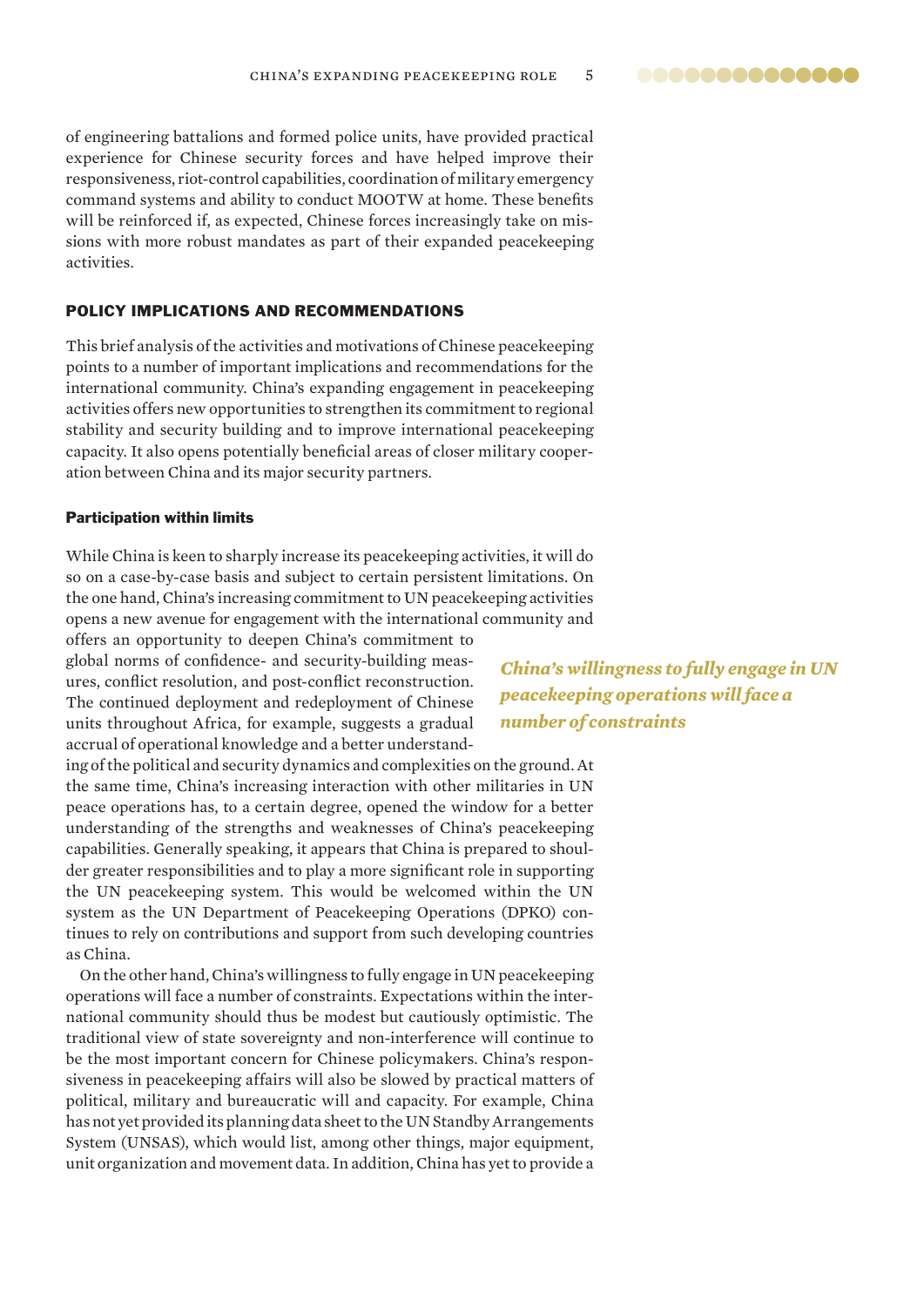formal commitment to contribute standby troops to the UN under the standard response time frame. In private, Chinese experts explain that there is a perennial shortage of well-trained peacekeeping officers with the necessary language and technical skills in the PLA. Insufficient air- and sealift capacity has also inhibited China's ability to commit to the rapid deployment of significant numbers of troops over long distances. Moreover, China's financial contribution to UN peacekeeping operations hovers at around 2 per cent of the overall DPKO budget. This contribution would need to increase if China wants to play a larger role commensurate with its status as a permanent member of the Security Council and a rising global power.

China remains generally cautious towards the use of peacekeepers and on the broader issue of intervention by the international community. In such cases as Zimbabwe and Myanmar, China has thus far resisted calls from human rights advocacy groups and some Western governments to pursue intervention based on humanitarian justifications. It should be noted, however, that in 1999 China accepted a UN-sanctioned humanitarian justification for using force in East Timor. It also subsequently dispatched a civilian police contingent to support the mission there. Likewise, in 2003, in response to growing instability in the Democratic Republic of the Congo and Liberia, the Chinese Ambassador to the UN, Zhang Yishan, argued that the UN should intervene in conflict areas earlier, faster and more forcefully.

In short, China will continue to review interventions on a case-by-case basis. There will be limits to its participation, and it is unlikely that China will offer active support to international intervention when the international community is divided and the intended host government is opposed.

## Growing influence and engagement

Over time, it is possible that China will aim to gradually counterbalance Western influence and more actively shape—in ways consistent with Chinese foreign policy principles and national interests—the norms guiding UN peacekeeping operations. To be sure, such influence could accrue over time,

*While Chinese troop contributions have increased rapidly since the mid-1990s, Chinese peacekeepers operate mainly on the margins*

but it would first require greater Chinese commitment in several key areas, including better-trained troops and a more capable military that can deploy effective rapid-response teams. While Chinese troop contributions have increased rapidly since the mid-1990s (see figure 2), Chinese peacekeepers operate mainly on the margins. The Chinese Government should focus on improving the quality of its peacekeeping

troops and expanding its contributions beyond maintenance, engineering and medical units. It also needs to demonstrate leadership capabilities at the DPKO and in peacekeeping operations around the world and to provide a greater financial contribution.

At this relatively early stage in Chinese participation in UN peacekeeping, the international community should implement policies aimed at reinforcing some of the encouraging trends related to China's expanding involvement in multilateral peace operations. China's deployment of naval vessels off the coast of Somalia was closely coordinated with African and Western partners and has been warmly received by the USA and the European Union. In that light, the international community should sustain closer dialogue and policy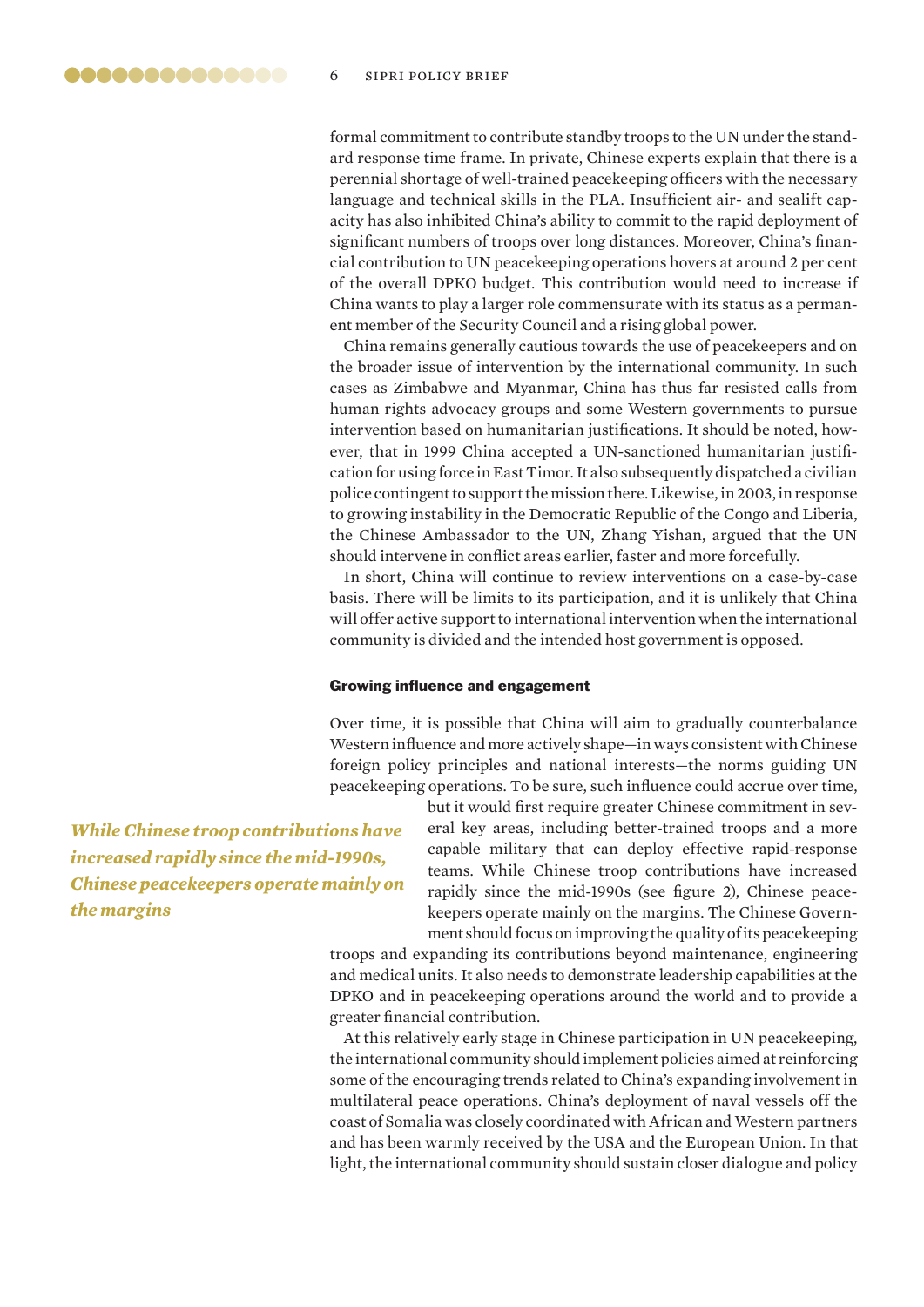..............

coordination with China on other mutual security concerns—such as a more robust level of assistance for forces in Afghanistan—and at a higher diplomatic level, in order to enlist greater support from the Chinese. In recent years, China's support for and interest in taking part in peacekeeping operations in East Timor, Haiti and Darfur all point to a more flexible view of intervention. When there is broad international consensus around a specific intervention, China has tended to lend its support.

Moreover, Western countries with substantial interests in peacekeeping affairs should also seek to increase cooperation with China in peacekeeping

seminars, training courses and other capacity-building programmes. They should also explore concrete ways in which China could play a more active part in planning, coordination and leadership roles at the DPKO and to increase its financial contributions. In the long run, col-

*Collaboration on peacekeeping would contribute to building greater openness and transparency within the PLA*

laboration on peacekeeping and other related forms of military-to-military exchange would also contribute to building greater openness and transparency within the PLA.

The expansion in Chinese engagement in peacekeeping provides an important and widening window of opportunity for the international community to engage with China more closely on global security issues, to help enlarge China's commitment to regional stability and to contribute to more effective international peacekeeping operations.